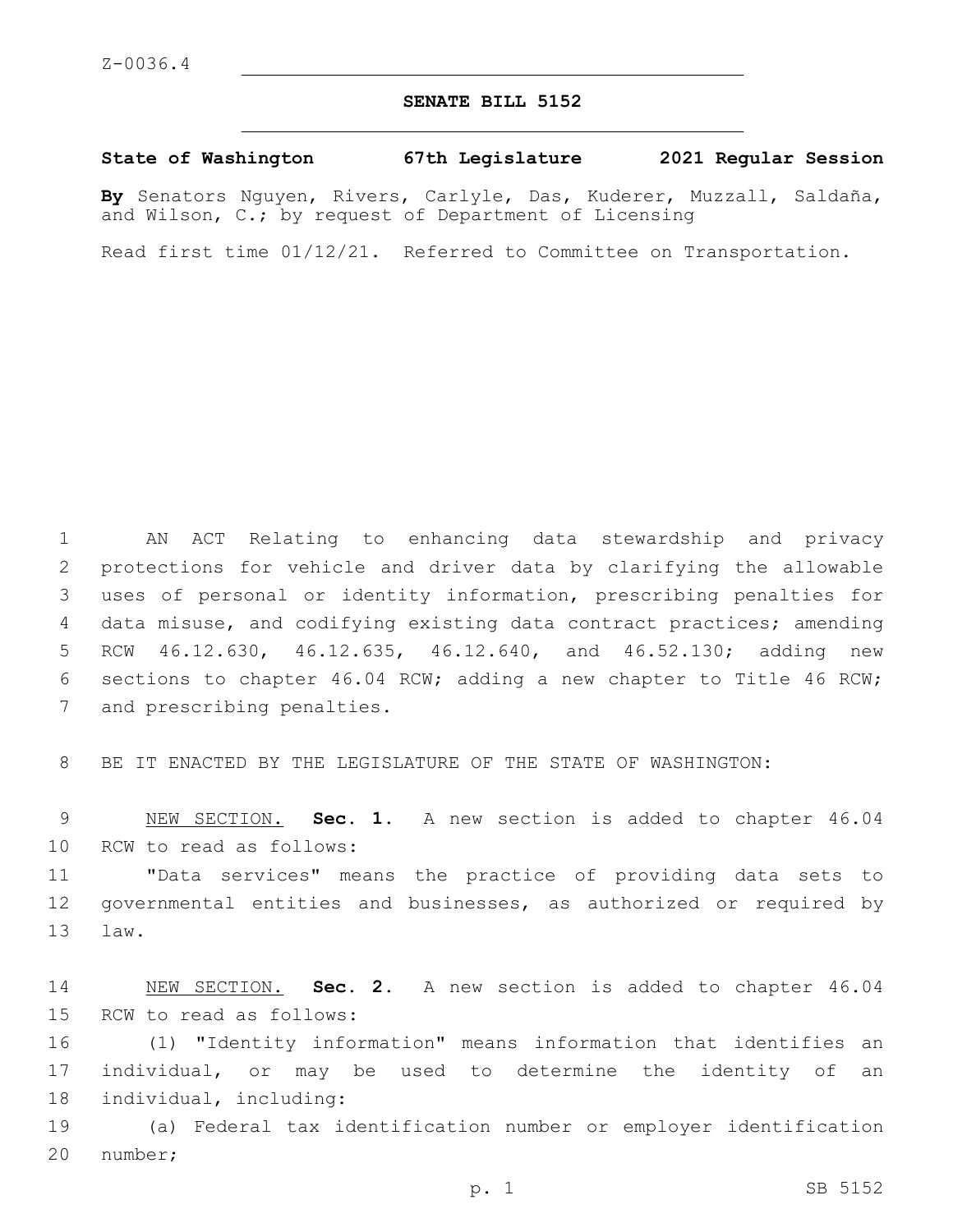(b) Residential and mailing address, but not the five-digit zip 2 code;

3 (c) Email address;

(d) Telephone number;4

- 5 (e) Registered and legal vehicle owner name;
- (f) Gender;6
- (g) Place of birth;7

8 (h) Voter information status; and

(i) Selective service information.9

 (2) "Personal information" has the same meaning as in RCW 11 42.56.590.

 NEW SECTION. **Sec. 3.** A new section is added to chapter 46.04 13 RCW to read as follows:

 "Transportation network company" means a corporation, partnership, sole proprietorship, or other entity that operates in this state, and uses a digital network to connect passengers with transportation network company drivers to provide prearranged rides.

 NEW SECTION. **Sec. 4.** (1) **Confidentiality of records.** Any information or record containing personal or identity information obtained by the department, pursuant to the administration of driver and vehicle records, shall be private and confidential except as otherwise provided in federal and state law.

 (2) **Obligations of data recipients and subrecipients.** (a) All 24 data recipients and subrecipients, as defined by the department, authorized to receive personal or identity information originating from the department have an affirmative obligation to take all reasonable actions necessary to prevent the unauthorized disclosure and misuse of personal or identity information. The department may require audit or investigation of any entity receiving personal or identity information that originated from the department.

 (b) If misuse or an unauthorized disclosure of personal or identity information occurs, all parties aware of the violation must inform the department and take all reasonably available actions to mitigate and rectify the disclosure to the department's standards.

 (3) **Contractual requirements.** (a) Prior to providing data services that include the release of any personal or identity information as authorized by federal or state law, the department must enter into a contract with the entity authorized to receive the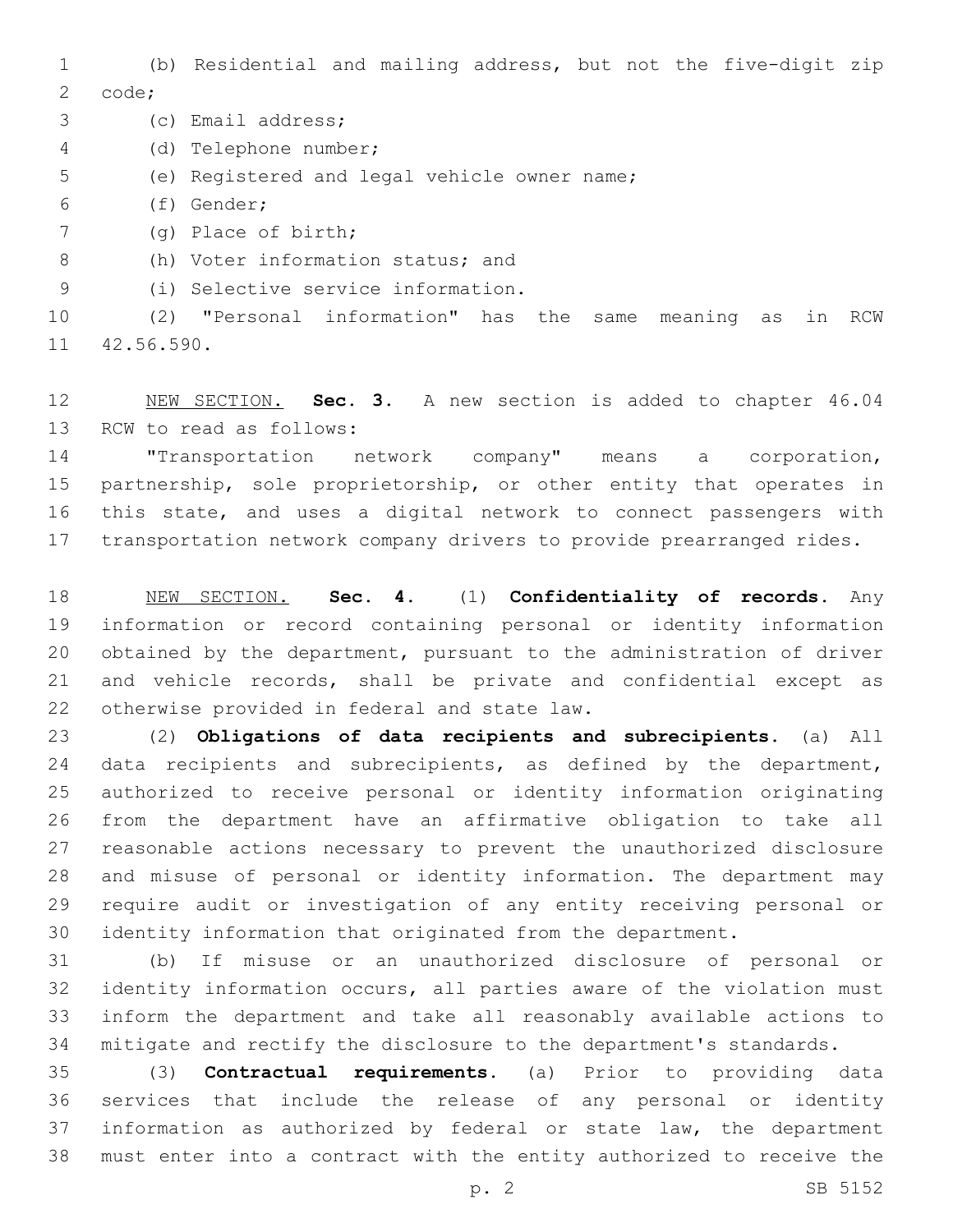personal or identity information. The contract must include, at a minimum:2

 (i) Limitations and restrictions for the use of personal or identity information;4

 (ii) A requirement that the data recipient allow the department or its agent to conduct regular permissible use audits;

 (iii) A requirement that the data recipient undergo regular data security audits, and standards for the conduct of such audits. Internal audit programs required under RCW 43.88.160 are considered 10 independent third-party auditors for the purposes of this section;

 (iv) A provision that all costs of the audits performed pursuant 12 to this subsection are not the responsibility of the department;

 (v) Provisions governing redisclosure of personal or identity information by a data recipient or subrecipient other than to those categories of parties permitted by contract and standards for the 16 handling of such information;

 (vi) Other privacy, compliance, and contractual requirements as may be set forth in rule by the department to protect personal or 19 identity information;

 (vii) A statement that the ownership of data provided under this chapter remains with the department, and ownership does not transfer 22 to the data recipient or subrecipient; and

 (viii) A provision that the data recipient must conduct or review regular data security and permissible use audits of all subrecipients, and standards for the conduct of such audits.

 (b) The department may adopt other contract requirements as necessary to ensure the privacy of individuals and protection of 28 personal or identity information.

 (4) **Penalties.** (a) The unauthorized disclosure or use of personal or identity information shall subject the disclosing entity to a civil penalty of up to twenty thousand dollars, per incident, in 2021 and annually adjusted by the department on the first calendar day of each year based on changes in the United States consumer price index 34 for all urban consumers.

 (b) Other applicable sanctions under state and federal law also apply. The amount of any penalties collected pursuant to (a) of this subsection shall be paid into the department's technology improvement and data management account created in RCW 46.68.063.

 (c) If personal or identity information provided by the department is used for any purpose other than that authorized in the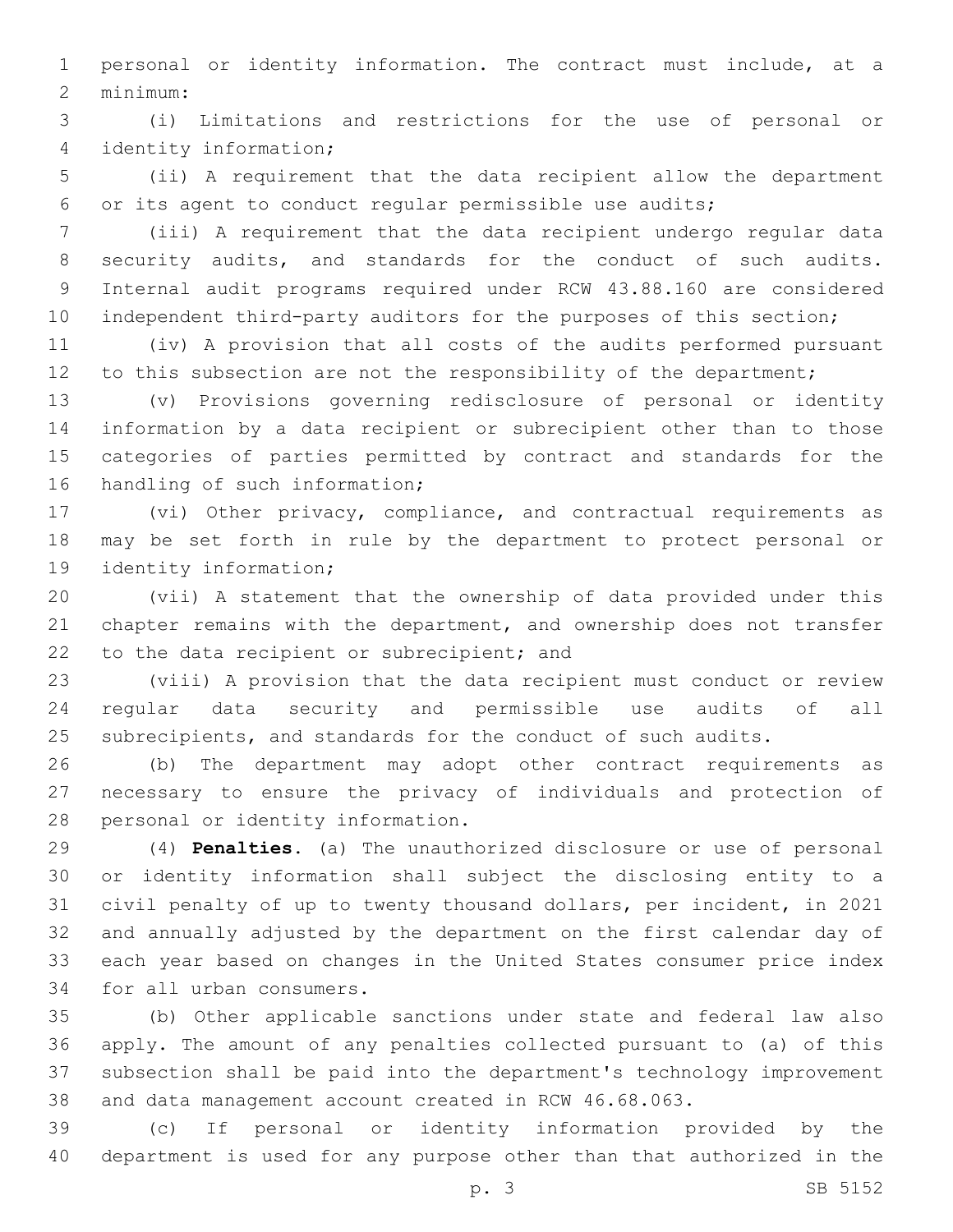data recipient's contract with the department, the data recipient and any subrecipient responsible for the misuse, unauthorized disclosure, or nondata destruction may be denied further access to personal or 4 identity information by the department.

 **Sec. 5.** RCW 46.12.630 and 2016 c 80 s 1 are each amended to read as follows:6

 (1) The department of licensing must furnish lists of registered and legal owners of: (a) Motor vehicles only for the purposes specified in this subsection (1)(a) to the manufacturers of motor vehicles or motor vehicle components, or their authorized agents, to enable those manufacturers to carry out the provisions of Titles I and IV of the anti car theft act of 1992, the automobile information disclosure act (15 U.S.C. Sec. 1231 et seq.), the clean air act (42 U.S.C. Sec. 7401 et seq.), and 49 U.S.C. Secs. 30101-30183, 30501-30505, and 32101-33118, as these acts existed on January 1, 2014, or such subsequent date as may be provided by the department by 17 rule, consistent with the purposes of this section. However, the department may only provide a vehicle or vehicle component 19 manufacturer, or its authorized agents, lists of registered or legal owners who purchased or leased a vehicle manufactured by that manufacturer or a vehicle containing a component manufactured by that component manufacturer. Manufacturers or authorized agents receiving information on behalf of one manufacturer must not disclose this information to any other third party that is not necessary to carry out the purposes of this section; and (b) vessels only for the purposes of this subsection (1)(b) to the manufacturers of vessels, 27 or their authorized agents, to enable those manufacturers to carry out the provisions of 46 U.S.C. Sec. 4310 and any relevant Code of 29 Federal ((Requlation[s])) Requlations adopted by the United States coast guard, as these provisions and rules existed on January 1, 2015, or such subsequent date as may be provided by the department by rule, consistent with the purposes of this section.

 (2) The department of licensing may furnish lists of registered and legal owners of motor vehicles or vessels, only to the entities and only for the purposes specified in this section, to:

 (a) The manufacturers of motor vehicles or vessels, and legitimate businesses as defined by the department in rule, or their authorized agents, for purposes of using lists of registered and legal owner information to conduct research activities and produce

p. 4 SB 5152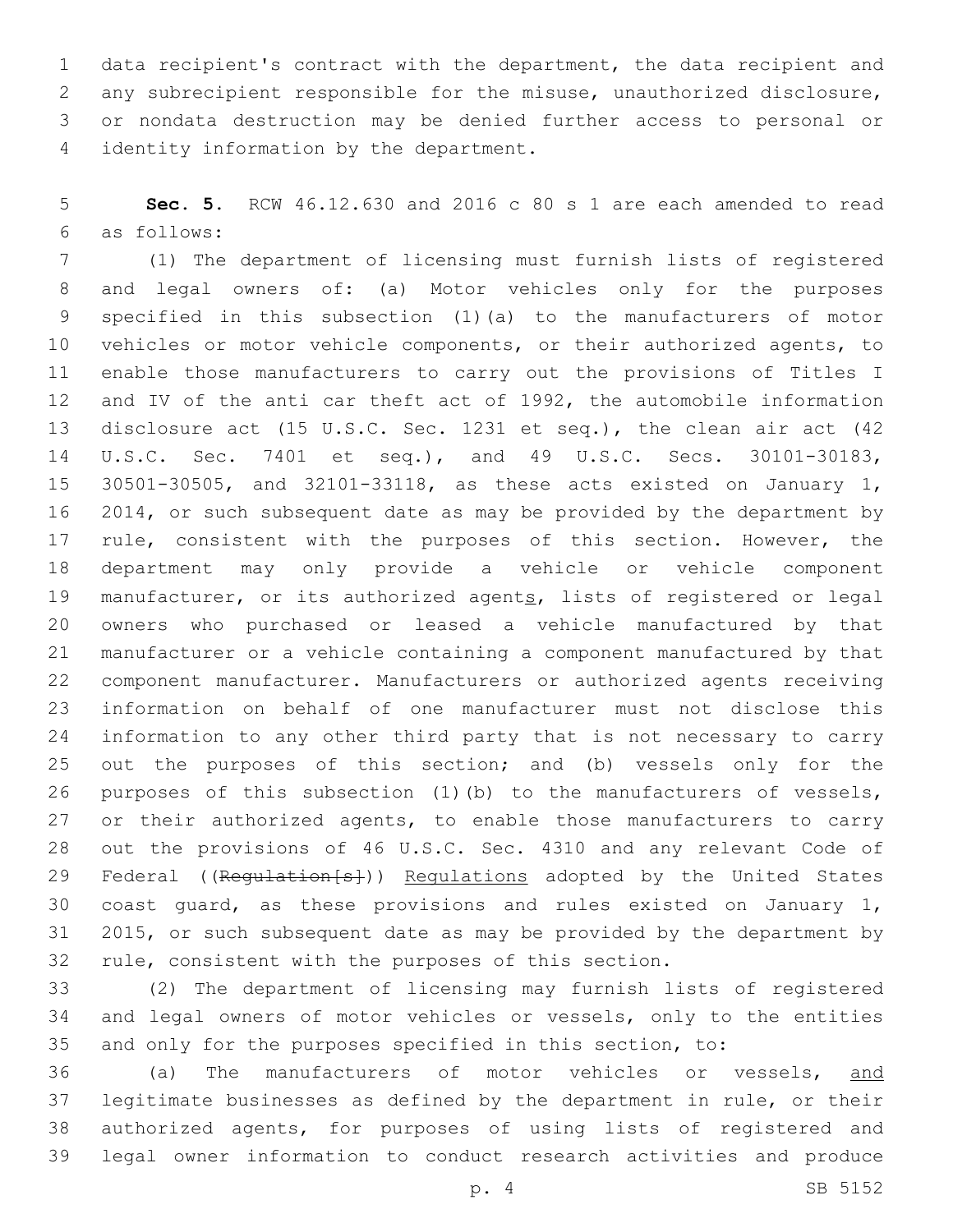1 statistical reports, as long as the entity does not allow personal or 2 identity information received under this section to be published, redisclosed, or used to contact individuals. For purposes of this subsection (2)(a), the department of licensing may only provide the manufacturer of a motor vehicle or vessel, or the manufacturer of components contained in a motor vehicle or vessel, the lists of registered or legal owners who purchased or leased a vehicle or vessel manufactured by that manufacturer or a vehicle or vessel 9 containing components manufactured by that component manufacturer;

10 (b) Any governmental agency ((of the United States or Canada, or 11 political subdivisions thereof, to be used by it or by its authorized commercial agents or contractors only in connection with the 13 enforcement of: (i) Motor vehicle or traffic laws by, or programs 14 related to traffic safety of, that government agency; or (ii) the **Laws governing vessels, vessel operation, or vessel safety programs**  administered by that government agency or as otherwise provided by 17 <del>law. Only such parts of the list under (i) and (ii) of this</del> 18 subsection (2)(b) as are required for completion of the work required of the agent or contractor shall be provided to such agent or 20 contractor;)), including any court or law enforcement agency, or any 21 private person or entity acting on behalf of a federal, state, or local agency, or Canada in carrying out its functions: PROVIDED, HOWEVER, That nothing in this section is construed to allow actions prohibited under RCW 43.17.425;

 (c) Any insurer or insurance support organization, a self-insured 26 entity, or its agents, employees, or contractors for use in connection with claims investigation activities, antifraud 28 activities, rating, or underwriting;

 (d) Any local governmental entity or its agents for use in providing notice to owners of towed and impounded vehicles, or to any law enforcement entity for use, as may be necessary, in locating the owner of or otherwise dealing with a vessel that has become a hazard;

 (e) A government agency, commercial parking company, or its agents requiring the names and addresses of registered owners to notify them of outstanding parking violations. Subject to the disclosure agreement provisions of RCW 46.12.635 and the requirements of Executive Order 97-01, the department may provide only the parts of the list that are required for completion of the work required of 39 the company;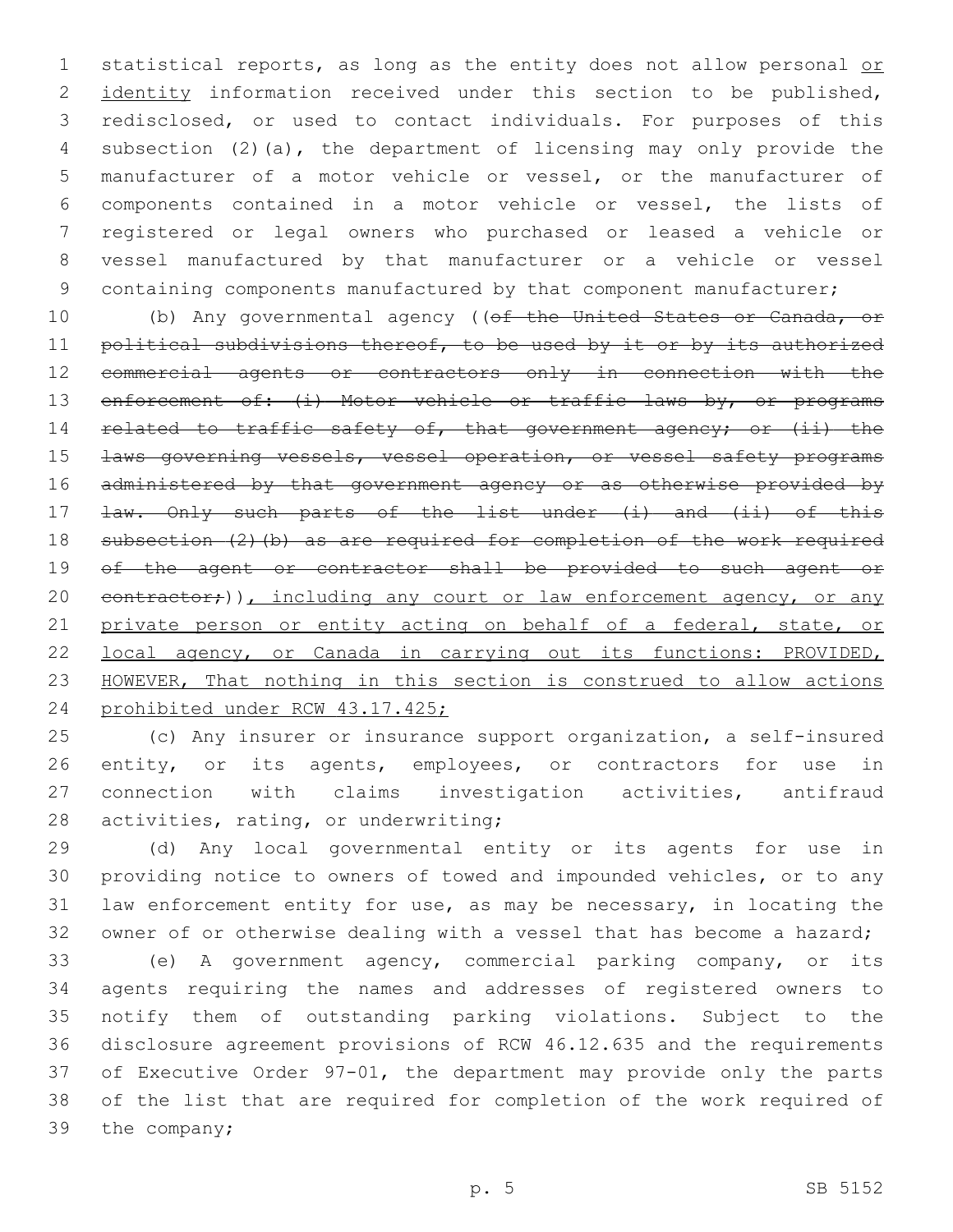1 (f) ((An authorized)) Authorized agents or contractor of the department, to be used only in connection with providing motor vehicle or vessel excise tax, licensing, title, and registration 4 information to motor vehicle or vessel dealers;

 (g) Any business regularly making loans to other persons to finance the purchase of motor vehicles or vessels, to be used to assist the person requesting the list to determine ownership of specific vehicles or vessels for the purpose of determining whether 9 or not to provide such financing; or

 (h) A company or its agents operating a toll facility under 11 chapter 47.46 RCW or other applicable authority requiring the names, addresses, and vehicle information of motor vehicle registered owners 13 to identify toll violators.

 (3) Personal or identity information received by an entity listed in subsection (1) or (2) of this section may not be released for 16 direct marketing purposes.

 (4) Prior to the release of any lists of vehicle or vessel owners under subsection (1) or (2) of this section, the department must enter into a contract with the entity authorized to receive the 20 data((- The contract must include:

21 (a) A requirement that the department or its agent conduct both regular permissible use and data security audits subject to the 23 following conditions and limitations:

  $\leftrightarrow$  The data security audits must demonstrate compliance with the 25 data security standards adopted by the office of the chief 26 information officer.

27 (ii) When determining whether to conduct an audit under this 28 subsection, the department must first take into consideration any independent third-party audit a data recipient has had before requiring that any additional audits be performed. If the independent third-party audit is a data security audit and it meets both recognized national or international standards and the standards adopted by the office of the chief information officer pursuant to  $(a)$   $(i)$  of this subsection, the department must accept the audit and 35 the audit is deemed to satisfy the conditions set out in this subsection (4)(a). If the independent third-party audit is a permissible use audit and it meets recognized national or international standards, the department must accept the audit and the audit is deemed to satisfy the conditions set out in this subsection  $(4)(a);$  and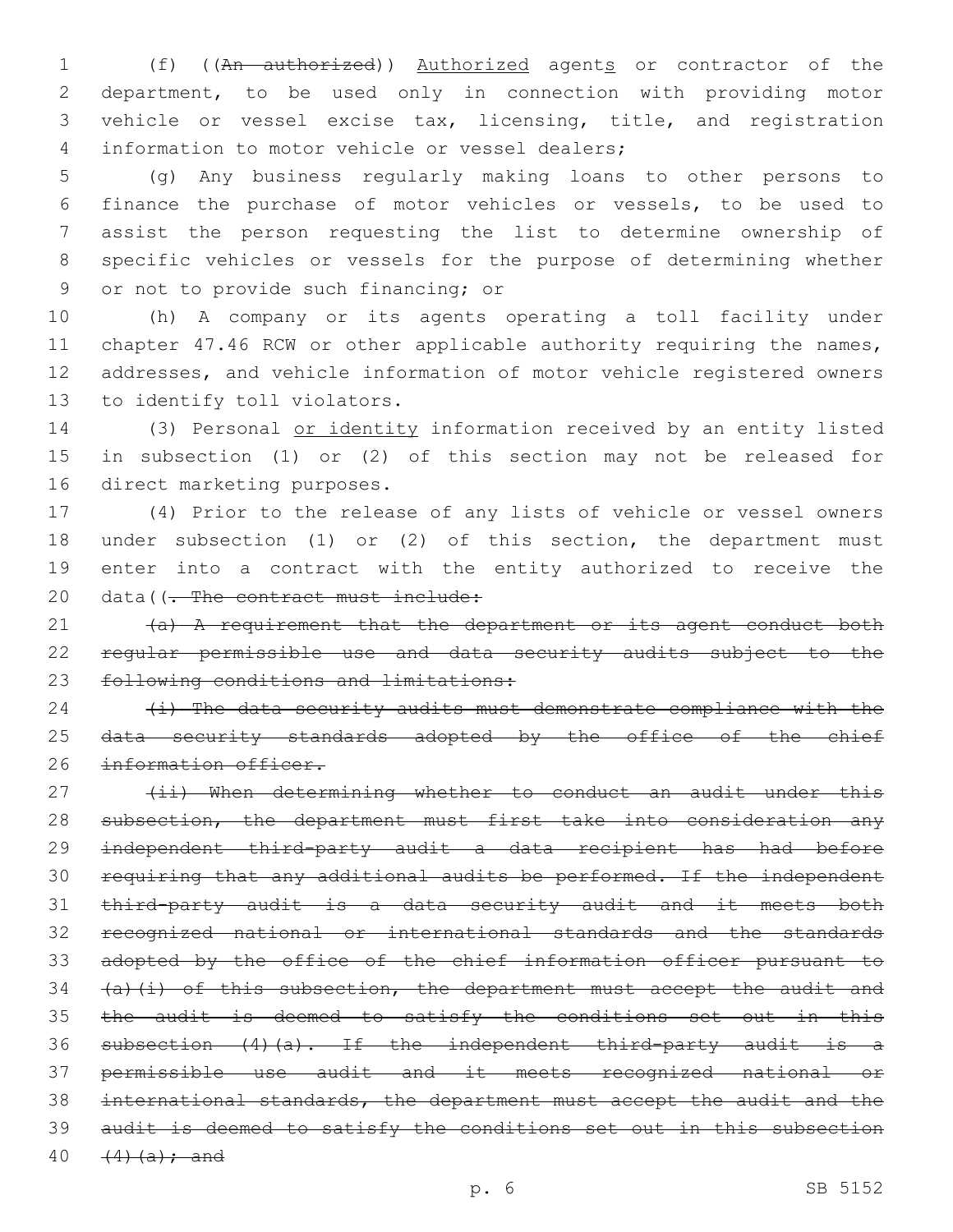(b) A provision that the cost of the audits performed pursuant to this subsection must be borne by the data recipient. A new data recipient must bear the initial cost to set up a system to disburse 4 the data to the data recipient.) pursuant to section 4 of this act.

 (5)(a) Beginning January 1, 2015, the department must collect a fee of ten dollars per one thousand individual registered or legal owners included on a list requested by a private entity under subsection (1) or (2) of this section. Beginning January 1, 2016, the department must collect a fee of twenty dollars per one thousand individual registered or legal vehicle or vessel owners included on a list requested by a private entity under subsection (1) or (2) of this section. Beginning January 1, 2021, the department must collect a fee of twenty-five dollars per one thousand individual registered or legal owners included on a list requested by a private entity under subsection (1) or (2) of this section. The department must prorate the fee when the request is for less than a full one thousand 17 records.

 (b) In lieu of the fee specified in (a) of this subsection, if the request requires a daily, weekly, monthly, or other regular update of those vehicle or vessel records that have changed:

 (i) Beginning January 1, 2015, the department must collect a fee of one cent per individual registered or legal vehicle or vessel 23 owner record provided to the private entity;

 (ii) Beginning January 1, 2016, the department must collect a fee of two cents per individual registered or legal vehicle or vessel 26 owner record provided to the private entity;

 (iii) Beginning January 1, 2021, the department must collect a fee of two and one-half cents per individual registered or legal vehicle or vessel owner record provided to the private entity.

 (c) The department must deposit any moneys collected under this subsection to the department of licensing technology improvement and 32 data management account created in RCW 46.68.063.

 (6) Where both a mailing address and residence address are recorded on the vehicle or vessel record and are different, only the mailing address will be disclosed. Both addresses will be disclosed in response to requests for disclosure from courts, law enforcement 37 agencies, or government entities ((with enforcement, investigative, 38 or taxing authority)) and only for use in the normal course of 39 conducting their business.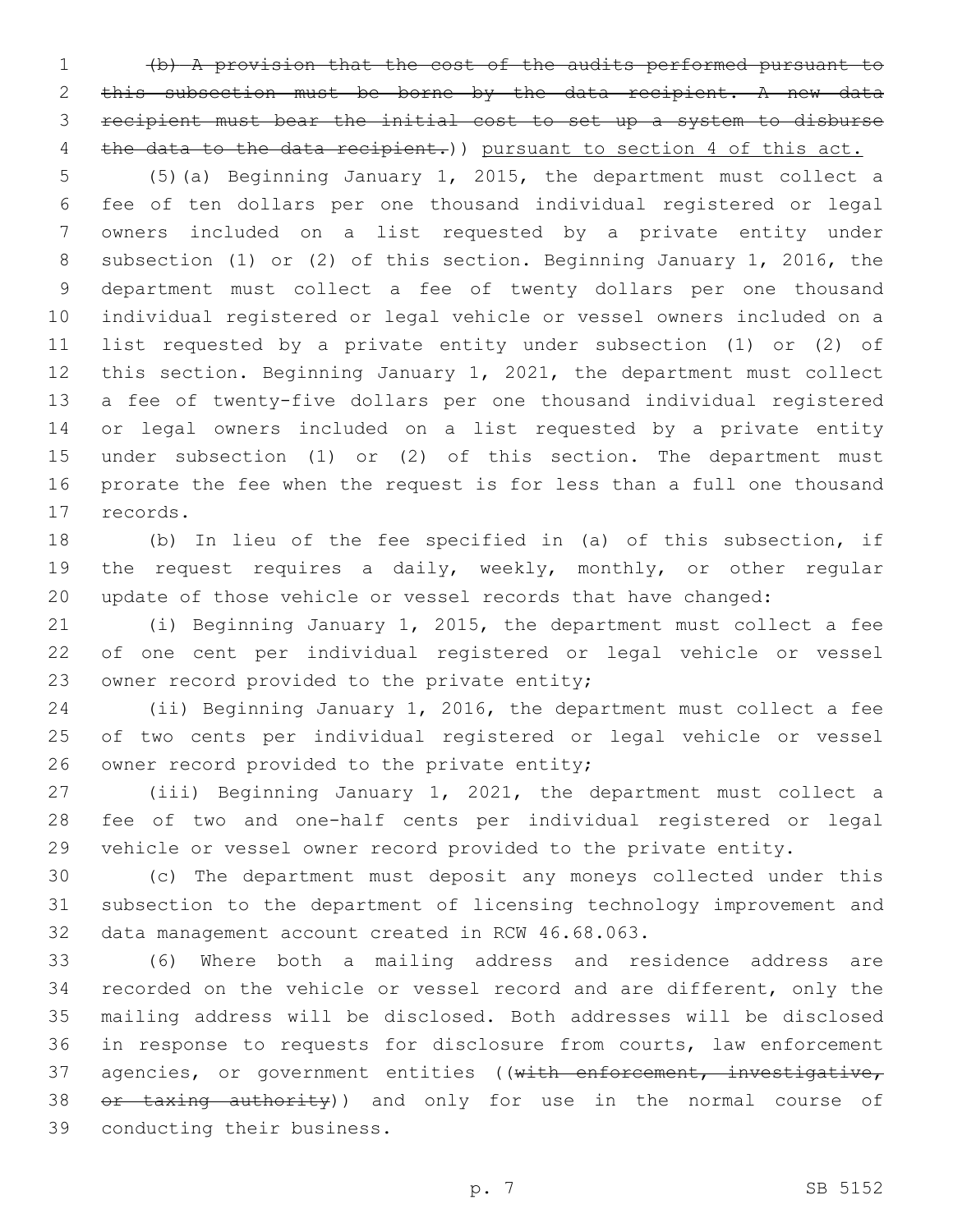(7) If a list of registered and legal owners of motor vehicles or vessels is used for any purpose other than that authorized in this 3 section, the ((manufacturer, governmental agency, commercial parking company, contractor, financial institution, insurer, insurance support organization, self-insured entity, legitimate business entity, toll facility operator)) recipient under subsection (1) or (2) of this section, or any authorized agent or contractor responsible for the unauthorized disclosure or use will be denied further access to such information by the department of licensing.

 (8) For purposes of this section, "personal information" ((means information that identifies an individual, including an individual's 12 photograph, social security number, driver identification number, 13 name, address (but not the five-digit zip code), telephone number, or medical or disability information. However, an individual's 15 photograph, social security number, and any medical or disability- related information is considered highly restricted personal information and may not be released under this section)) and "identity information" have the same meanings as in section 2 of this 19 act.

 **Sec. 6.** RCW 46.12.635 and 2019 c 278 s 1 are each amended to 21 read as follows:

 (1) Notwithstanding the provisions of chapter 42.56 RCW, the name or address of an individual vehicle or vessel owner shall not be 24 released by the department, county auditor, data recipient, 25 subrecipient, or agency or firm authorized by the department except 26 under the following circumstances:

 (a) The requesting party is a business entity that requests the information for use as defined by the department in rule, and in the 29 course of business;

 (b) The request is a written request that is signed by the person requesting disclosure that contains the full legal name and address 32 of the requesting party, that specifies the purpose for which the 33 information will be used; and

 (c) The requesting party enters into a disclosure agreement with the department in which the party promises that the party will use the information only for the purpose stated in the request for the information; and that the party does not intend to use, or facilitate the use of, the information for the purpose of making any unsolicited business contact with a person named in the disclosed information.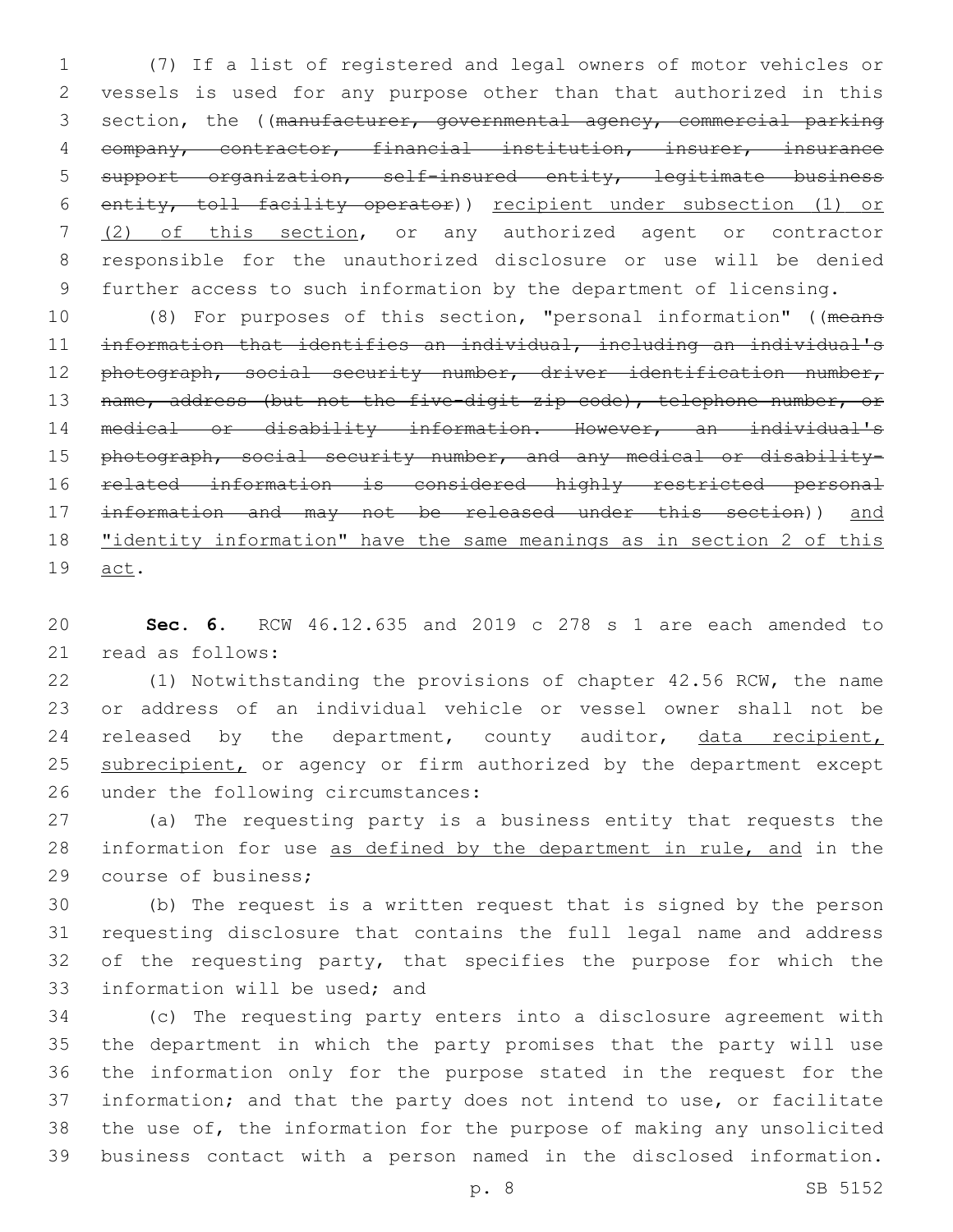The term "unsolicited business contact" means a contact that is intended to result in, or promote, the sale of any goods or services to a person named in the disclosed information. The term does not apply to situations where the requesting party and such person have been involved in a business transaction prior to the date of the disclosure request and where the request is made in connection with 7 the transaction.

 (2) Where both a mailing address and residence address are recorded on the vehicle or vessel record and are different, only the mailing address will be disclosed. Both addresses will be disclosed 11 in response to requests for disclosure from courts, law enforcement agencies, or government entities with enforcement, investigative, or taxing authority and only for use in the normal course of conducting 14 their business.

 (3) The disclosing entity shall retain the request for disclosure 16 for three years.

 (4)(a) Whenever the disclosing entity grants a request for information under this section by an attorney or private investigator, the disclosing entity shall provide notice to the vehicle or vessel owner, to whom the information applies, that the request has been granted. The notice must only include: (i) That the disclosing entity has disclosed the vehicle or vessel owner's name and address pursuant to a request made under this section; (ii) the date that the disclosure was made; and (iii) that the vehicle or vessel owner has five days from receipt of the notice to contact the disclosing entity to determine the occupation of the requesting 27 party.

 (b) Except as provided in (c) of this subsection, the only information about the requesting party that the disclosing entity may disclose in response to a request made by a vehicle or vessel owner under (a) of this subsection is whether the requesting party was an attorney or private investigator. The request by the vehicle or vessel owner must be submitted to the disclosing entity within five 34 days of receipt of the original notice.

 (c) In the case of a vehicle or vessel owner who submits to the disclosing entity a copy of a valid court order restricting another person from contacting the vehicle or vessel owner or his or her family or household member, the disclosing entity shall provide the vehicle or vessel owner with the name and address of the requesting 40 party.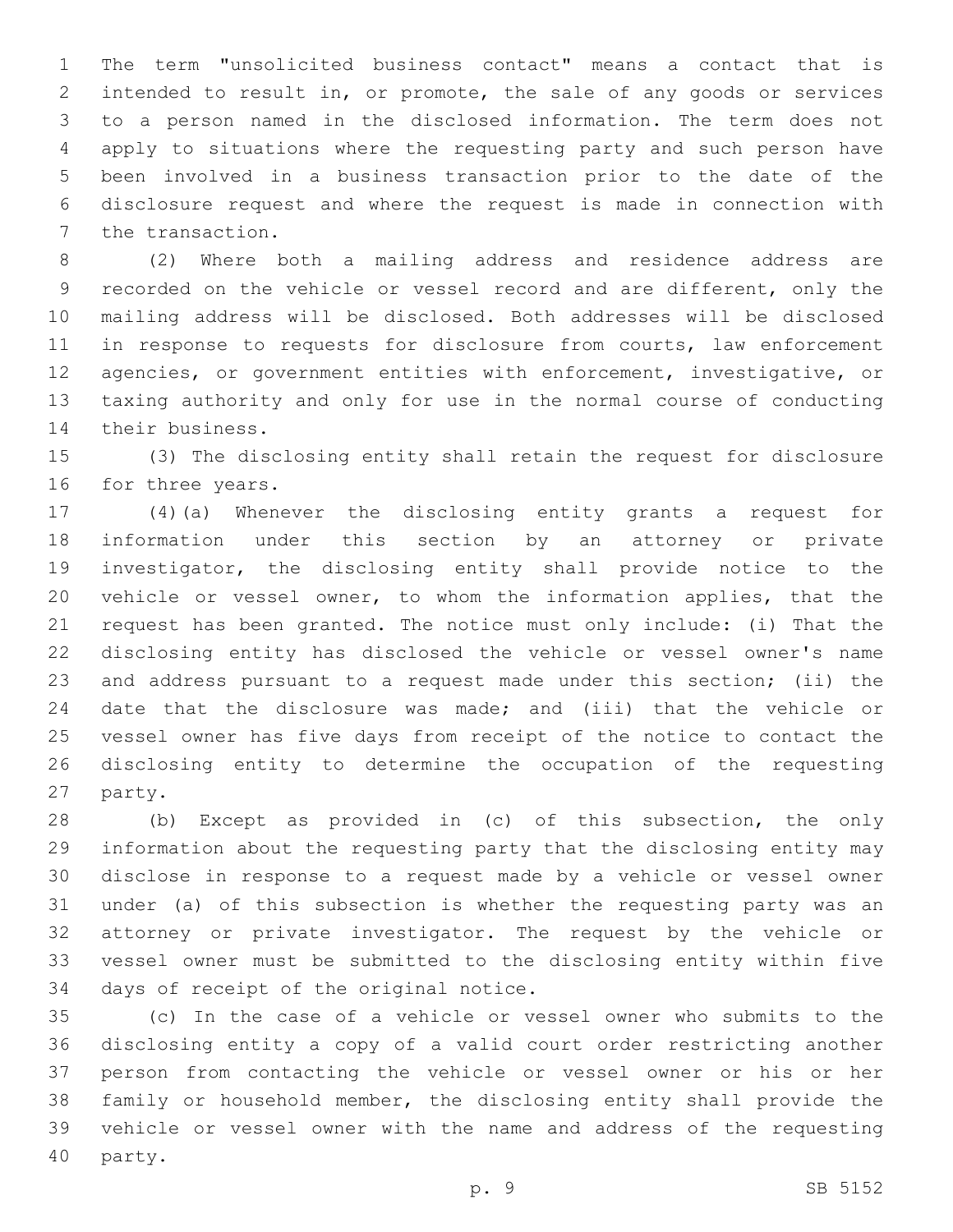(5) Any person who is furnished vehicle or vessel owner information under this section shall be responsible for assuring that the information furnished is not used for a purpose contrary to the 4 agreement between the person and the department.

 (6) This section shall not apply to requests for information by governmental entities or requests that may be granted under any other provision of this title expressly authorizing the disclosure of the names or addresses of vehicle or vessel owners. Requests from law enforcement officers for vessel record information must be granted. The disclosure agreement with law enforcement entities must provide that law enforcement may redisclose a vessel owner's name or address when trying to locate the owner of or otherwise deal with a vessel 13 that has become a hazard.

 (7) The department shall disclose vessel records for any vessel 15 owned by a governmental entity upon request.

 (8) This section shall not apply to title history information 17 under RCW 19.118.170.

 (9) The department shall charge a fee of two dollars for each record returned pursuant to a request made by a business entity under subsection (1) of this section and deposit the fee into the highway 21 safety ((account [fund])) fund.

 (10) The department, county auditor, or agency or firm authorized 23 by the department shall not release the name, any address, vehicle make, vehicle model, vehicle year, vehicle identification number, vessel make and model, vessel model year, hull identification number, vessel document number, vessel registration number, vessel decal number, or license plate number associated with an individual vehicle or vessel owner who is a participant in the address confidentiality program under chapter 40.24 RCW except as allowed in subsection (6) 30 of this section and RCW 40.24.075.

 **Sec. 7.** RCW 46.12.640 and 2016 c 80 s 3 are each amended to read 32 as follows:

33 (1) The department may review the activities of a person  $((\text{whe}))$ 34 or entity that receives ((vehicle or vessel record)) personal or identity information to ensure compliance with the limitations 36 imposed on the use of the information. The department ( $(\text{shall})$ ) may suspend or revoke for up to five years the privilege of obtaining ((vehicle or vessel record)) personal or identity information of a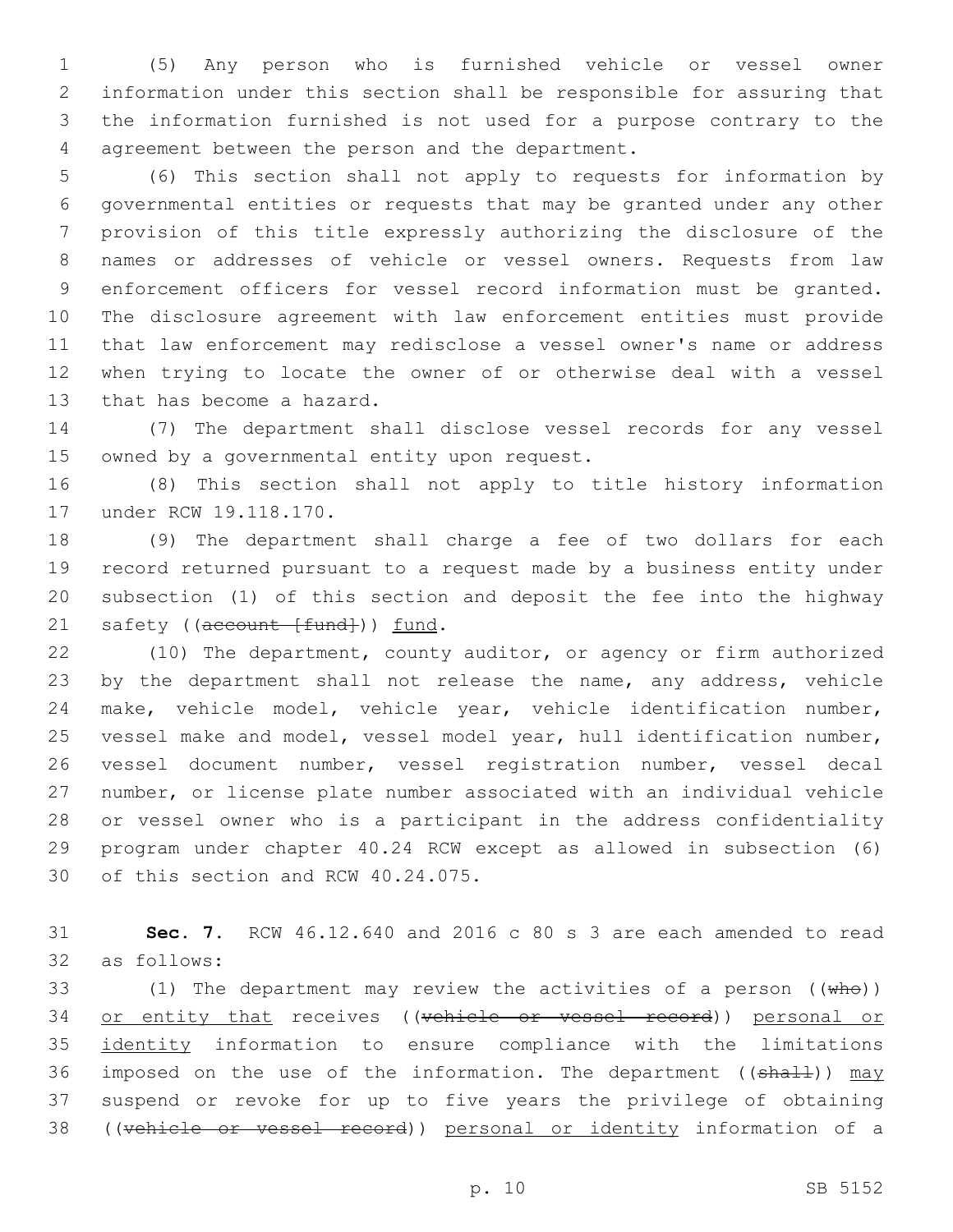1 person found to be in violation of this chapter or a disclosure 2 agreement executed with the department.

3 (2) In addition to the penalty in subsection (1) of this section: 4 (a) The unauthorized disclosure of personal or identity 5 information ((from a department vehicle or vessel record)); or

6 (b) The use of a false representation to obtain personal or 7 identity information from the ((department's vehicle or vessel 8 records)) department; or

9 (c) The use of personal or identity information obtained from the 10 department ((vehicle or vessel records)) for a purpose other than 11 what is stated in the request for information or in the disclosure 12 agreement executed with the department; or

13 (d) The sale or other distribution of any ((vehicle or vessel 14 owner name or address)) personal or identity information to another 15 person not disclosed in the request or disclosure agreement

 is a gross misdemeanor punishable by a fine not to exceed ten 17 thousand dollars, a fine pursuant to section 4 of this act, or by imprisonment in a county jail for up to three hundred sixty-four days, or by both such fine and imprisonment for each violation.

20 **Sec. 8.** RCW 46.52.130 and 2019 c 99 s 1 are each amended to read 21 as follows:

22 Upon a proper request, the department may only furnish 23 information contained in an abstract of a person's driving record as 24 permitted under this section. ((For the purposes of this section, an 25 "agent" means a representative of an authorized recipient that has 26 contracted with the recipient to request driving records on its 27 behalf and insurance pools established under RCW 48.62.031 of which 28 the authorized recipient is a member.))

29 (1) **Contents of abstract of driving record.** An abstract of a 30 person's driving record, whenever possible, must include:

31 (a) An enumeration of motor vehicle accidents in which the person 32 was driving, including:

(i) The total number of vehicles involved;

34 (ii) Whether the vehicles were legally parked or moving;

35 (iii) Whether the vehicles were occupied at the time of the 36 accident; and

37 (iv) Whether the accident resulted in a fatality;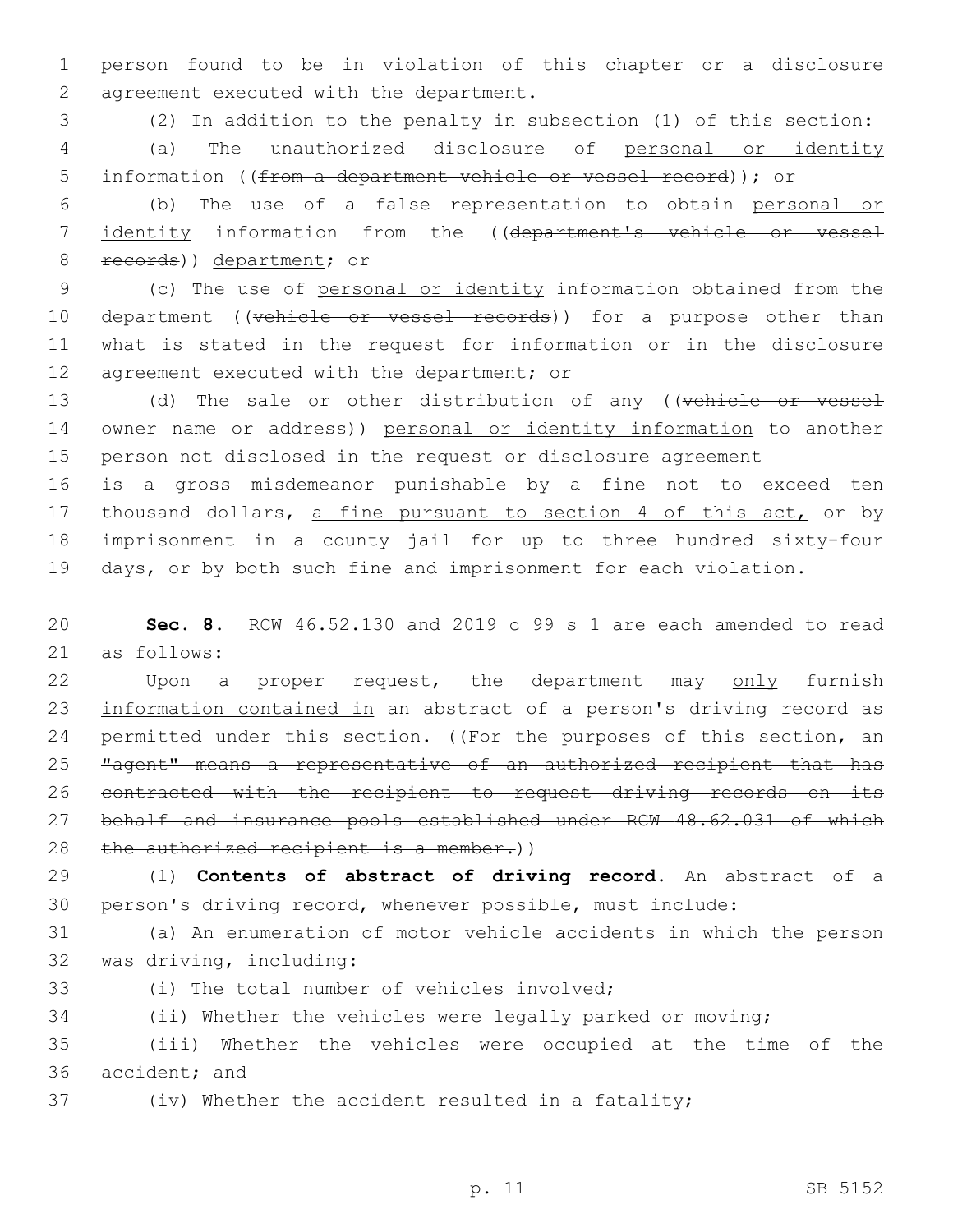(b) Any reported convictions, forfeitures of bail, or findings that an infraction was committed based upon a violation of any motor 3 vehicle law;

 (c) The status of the person's driving privilege in this state; 5 and

 (d) Any reports of failure to appear in response to a traffic citation or failure to respond to a notice of infraction served upon 8 the named individual by an arresting officer.

 (2) **Release of abstract of driving record.** Unless otherwise required in this section, the release of an abstract does not require a signed statement by the subject of the abstract. An abstract of a person's driving record may be furnished to the following persons or 13 entities:

 (a) **Named individuals.** (i) An abstract of the full driving record maintained by the department may be furnished to the individual named 16 in the abstract.

 (ii) Nothing in this section prevents a court from providing a copy of the driver's abstract to the individual named in the abstract or that named individual's attorney, provided that the named individual has a pending or open infraction or criminal case in that court. A pending case includes criminal cases that have not reached a disposition by plea, stipulation, trial, or amended charge. An open infraction or criminal case includes cases on probation, payment agreement or subject to, or in collections. Courts may charge a reasonable fee for the production and copying of the abstract for the 26 individual.

27 (b) **Employers or prospective employers.** (i)(( $\overline{(A)}$ )) An abstract of the full driving record maintained by the department may be furnished 29 to an employer or prospective employer or  $((a + b))$  agents acting on behalf of an employer or prospective employer of the named individual for purposes related to driving by the individual as a condition of employment or otherwise at the direction of the employer.

 $($  ( $($  $+$ B $)$ )  $($ ii) The department may provide employers or their agents a three-year insurance carrier driving record of existing employees 35 only for the purposes of sharing the driving record with its insurance carrier for underwriting. Employers may not provide the employees' full driving records to its insurance carrier.

 (iii) An abstract of the full driving record maintained by the department may be furnished to an employer or prospective employer or the agent(s) acting on behalf of an employer or prospective employer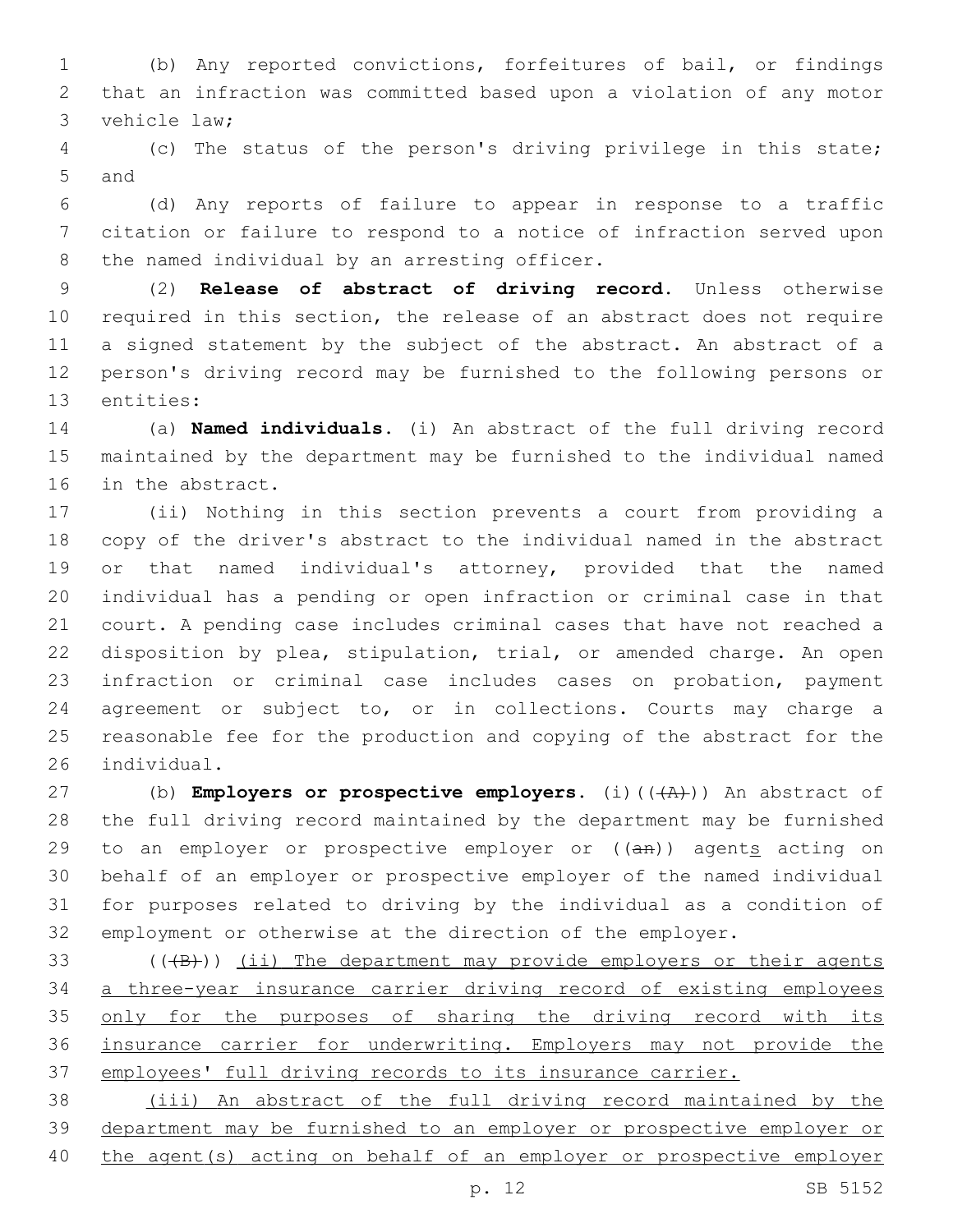of the named individual for purposes unrelated to driving by the 2 individual when a driving record is required by federal or state law, 3 or the employee or prospective employee will be handling heavy 4 equipment or machinery.

 (iv) Release of an abstract of the driving record of an employee 6 or prospective employee requires a statement signed by:  $((+1))$   $(A)$  The employee or prospective employee that authorizes the release of 8 the record; and  $((+11))$  (B) the employer attesting that the information is necessary for employment purposes related to driving by the individual as a condition of employment or otherwise at the direction of the employer. If the employer or prospective employer 12 authorizes  $((an))$  agents to obtain this information on their behalf, this must be noted in the statement. The statement must also note that any information contained in the abstract related to an adjudication that is subject to a court order sealing the juvenile record of an employee or prospective employee may not be used by the employer or prospective employer, or an agent authorized to obtain this information on their behalf, unless required by federal regulation or law. The employer or prospective employer must afford the employee or prospective employee an opportunity to demonstrate that an adjudication contained in the abstract is subject to a court 22 order sealing the juvenile record.

23 ( $(\overline{C})$ ) (v) Upon request of the person named in the abstract provided under this subsection, and upon that same person furnishing copies of court records ruling that the person was not at fault in a motor vehicle accident, the department must indicate on any abstract provided under this subsection that the person was not at fault in 28 the motor vehicle accident.

 $(1 + D)$ ) (vi) No employer or prospective employer, nor any agents of an employer or prospective employer, may use information contained in the abstract related to an adjudication that is subject to a court order sealing the juvenile record of an employee or prospective employee for any purpose unless required by federal regulation or law. The employee or prospective employee must furnish a copy of the court order sealing the juvenile record to the employer or 36 prospective employer, or the agents of the employer or prospective employer, as may be required to ensure the application of this 38 subsection.

39 (((ii) In addition to the methods described in (b)(i) of this 40 subsection, the director may enter into a contractual agreement with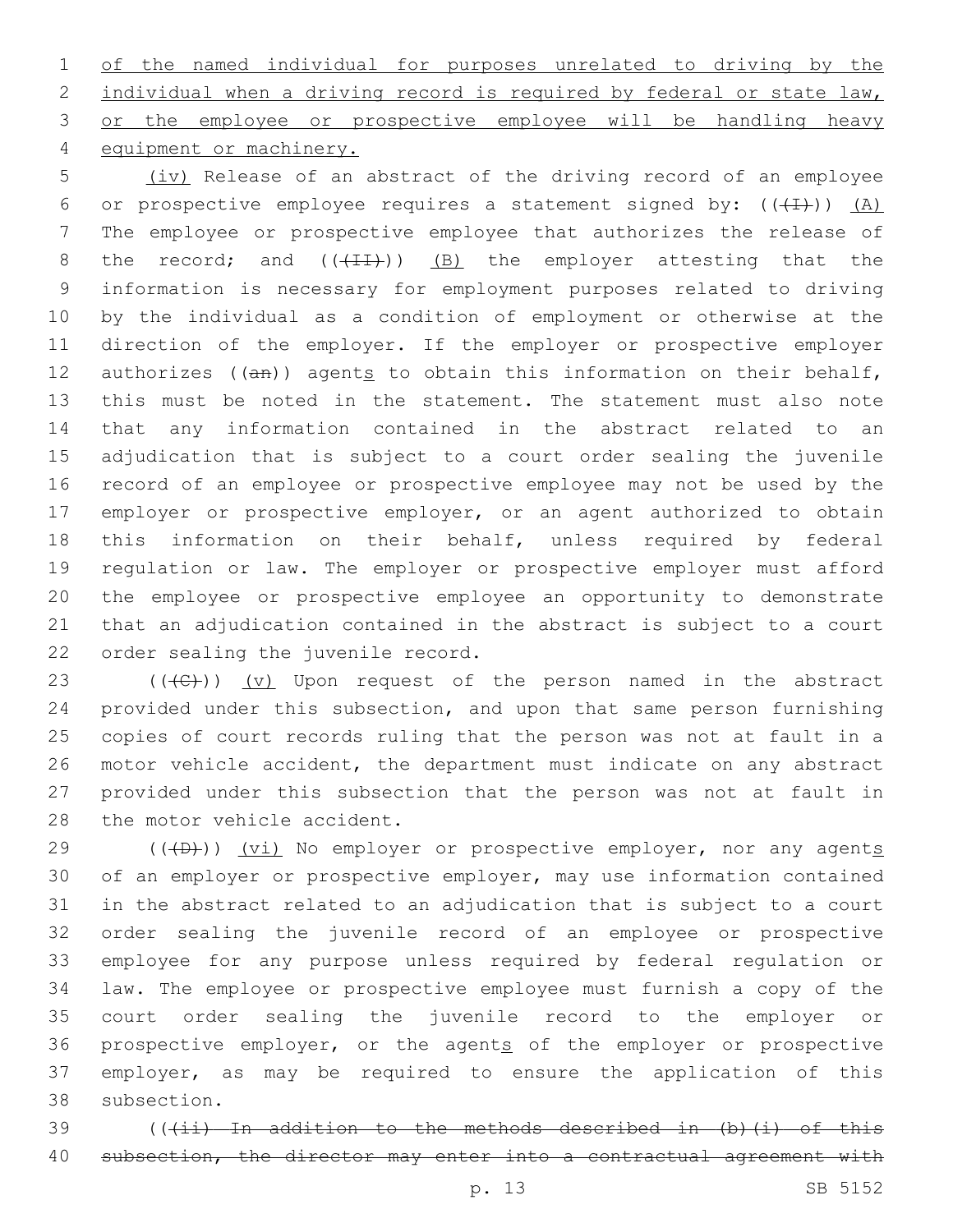an employer or its agent for the purpose of reviewing the driving records of existing employees for changes to the record during specified periods of time. The department shall establish a fee for 4 this service, which must be deposited in the highway safety fund. The fee for this service must be set at a level that will not result in a net revenue loss to the state. Any information provided under this subsection must be treated in the same manner and is subject to the 8 same restrictions as driving record abstracts.))

 (c) **Volunteer organizations.** (i) An abstract of the full driving record maintained by the department may be furnished to a volunteer organization or an agent for a volunteer organization for which the named individual has submitted an application for a position that would require driving by the individual at the direction of the 14 volunteer organization.

 (ii) Release of an abstract of the driving record of a prospective volunteer requires a statement signed by: (A) The prospective volunteer that authorizes the release of the record; and (B) the volunteer organization attesting that the information is necessary for purposes related to driving by the individual at the direction of the volunteer organization. If the volunteer organization authorizes an agent to obtain this information on their 22 behalf, this must be noted in the statement.

 (d) **Transit authorities.** An abstract of the full driving record maintained by the department may be furnished to an employee or 25 agents of a transit authority checking prospective or existing volunteer vanpool drivers for insurance and risk management needs.

27 ((The director may enter into a contractual agreement with a 28 transit authority or its agent for the purpose of reviewing the driving records of existing vanpool drivers for changes to the record during specified periods of time. The department shall establish a 31 fee for this service, which must be deposited in the highway safety fund. The fee for this service must be set at a level that does not result in a net revenue loss to the state. Any information provided under this subsection must be treated in the same manner and is 35 subject to the same restrictions as driving record abstracts.))

 (e) **Insurance carriers.** (i) An abstract of the driving record maintained by the department covering the period of not more than the last three years may be furnished to an insurance company or its 39 agents: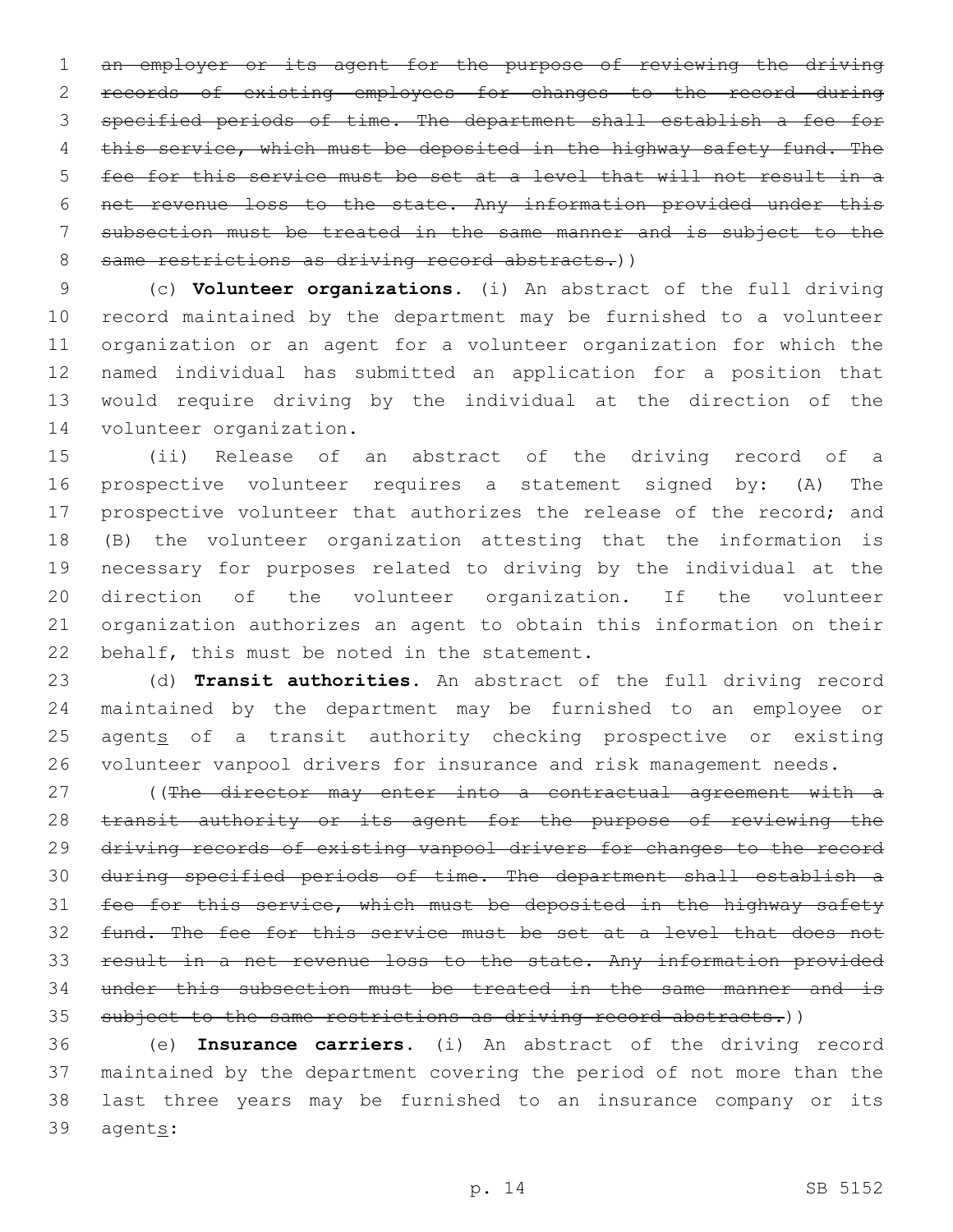(A) That has motor vehicle or life insurance in effect covering 2 the named individual;

(B) To which the named individual has applied; or

 (C) That has insurance in effect covering the employer or a 5 prospective employer of the named individual.

(ii) The abstract provided to the insurance company must:

 (A) Not contain any information related to actions committed by 8 law enforcement officers or firefighters, as both terms are defined in RCW 41.26.030, or by Washington state patrol officers, while driving official vehicles in the performance of their occupational duty, or by registered tow truck operators as defined in RCW 46.55.010 in the performance of their occupational duties while at the scene of a roadside impound or recovery so long as they are not issued a citation. This does not apply to any situation where the 15 vehicle was used in the commission of a misdemeanor or felony;

 (B) Include convictions under RCW 46.61.5249 and 46.61.525, except that the abstract must report the convictions only as negligent driving without reference to whether they are for first or 19 second degree negligent driving; and

 (C) Exclude any deferred prosecution under RCW 10.05.060, except that if a person is removed from a deferred prosecution under RCW 10.05.090, the abstract must show the deferred prosecution as well as 23 the removal.

 (iii) Any policy of insurance may not be canceled, nonrenewed, denied, or have the rate increased on the basis of information regarding an accident included in the abstract of a driving record, unless the policyholder was determined to be at fault.

28 (iv) Any insurance company or its agents, for underwriting purposes relating to the operation of commercial motor vehicles, may not use any information contained in the abstract relative to any person's operation of motor vehicles while not engaged in such 32 employment. Any insurance company or its agents, for underwriting purposes relating to the operation of noncommercial motor vehicles, may not use any information contained in the abstract relative to any 35 person's operation of commercial motor vehicles. For the purposes of this subsection, "commercial motor vehicle" has the same meaning as in RCW 46.25.010(6).

 (( $\{v\}$  The director may enter into a contractual agreement with an insurance company or its agent for the limited purpose of reviewing 40 the driving records of existing policyholders for changes to the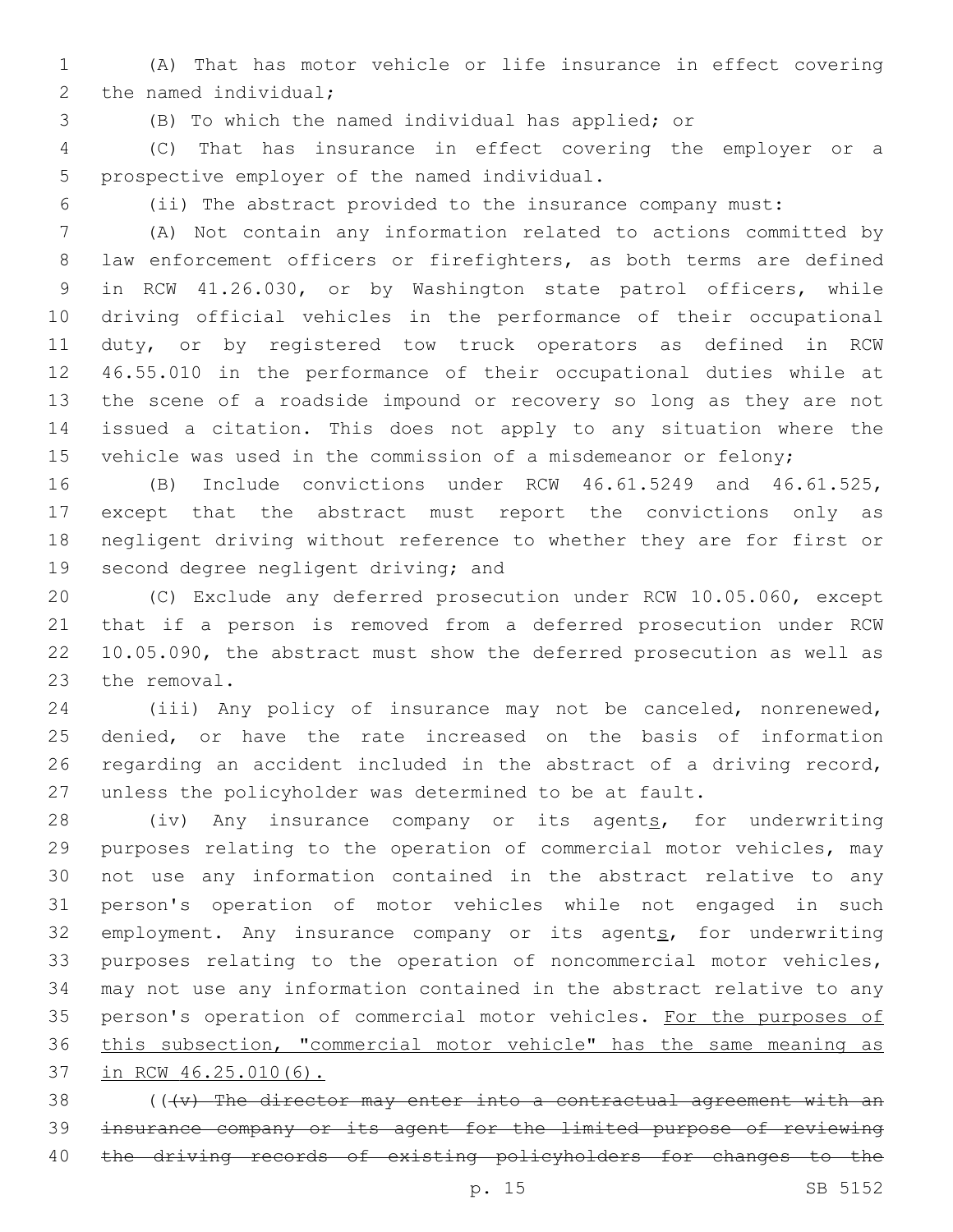record during specified periods of time. The department shall establish a fee for this service, which must be deposited in the highway safety fund. The fee for this service must be set at a level 4 that will not result in a net revenue loss to the state. Any information provided under this subsection must be treated in the same manner and is subject to the same restrictions as driving record abstracts.))

 (f) **Alcohol/drug assessment or treatment agencies.** An abstract of the driving record maintained by the department covering the period of not more than the last five years may be furnished to an alcohol/ drug assessment or treatment agency approved by the department of 12 ((social and)) health ((services)) to which the named individual has 13 applied or been assigned for evaluation or treatment, for purposes of assisting employees in making a determination as to what level of 15 treatment, if any, is appropriate, except that the abstract must:

 (i) Also include records of alcohol-related offenses, as defined in RCW 46.01.260(2), covering a period of not more than the last ten 18 years; and

 (ii) Indicate whether an alcohol-related offense was originally charged as a violation of either RCW 46.61.502 or 46.61.504.

 (g) **Attorneys—City attorneys, county prosecuting attorneys, and named individual's attorney of record.** An abstract of the full 23 driving record maintained by the department, including whether a recorded violation is an alcohol-related offense, as defined in RCW 46.01.260(2), that was originally charged as a violation of either RCW 46.61.502 or 46.61.504, may be furnished to city attorneys, county prosecuting attorneys, or the named individual's attorney of 28 record. City attorneys, county prosecuting attorneys, or the named individual's attorney of record may provide the driving record to alcohol/drug assessment or treatment agencies approved by the department of social and health services to which the named individual has applied or been assigned for evaluation or treatment.

 (h) **State colleges, universities, or agencies, or units of local government.** An abstract of the full driving record maintained by the department may be furnished to (i) state colleges, universities, or agencies for employment and risk management purposes or (ii) units of local government authorized to self-insure under RCW 48.62.031, or 38 their agents, for employment and risk management purposes. ((The director may enter into a contractual agreement with a unit of local 40 government, or its agent, for the purpose of reviewing the driving

p. 16 SB 5152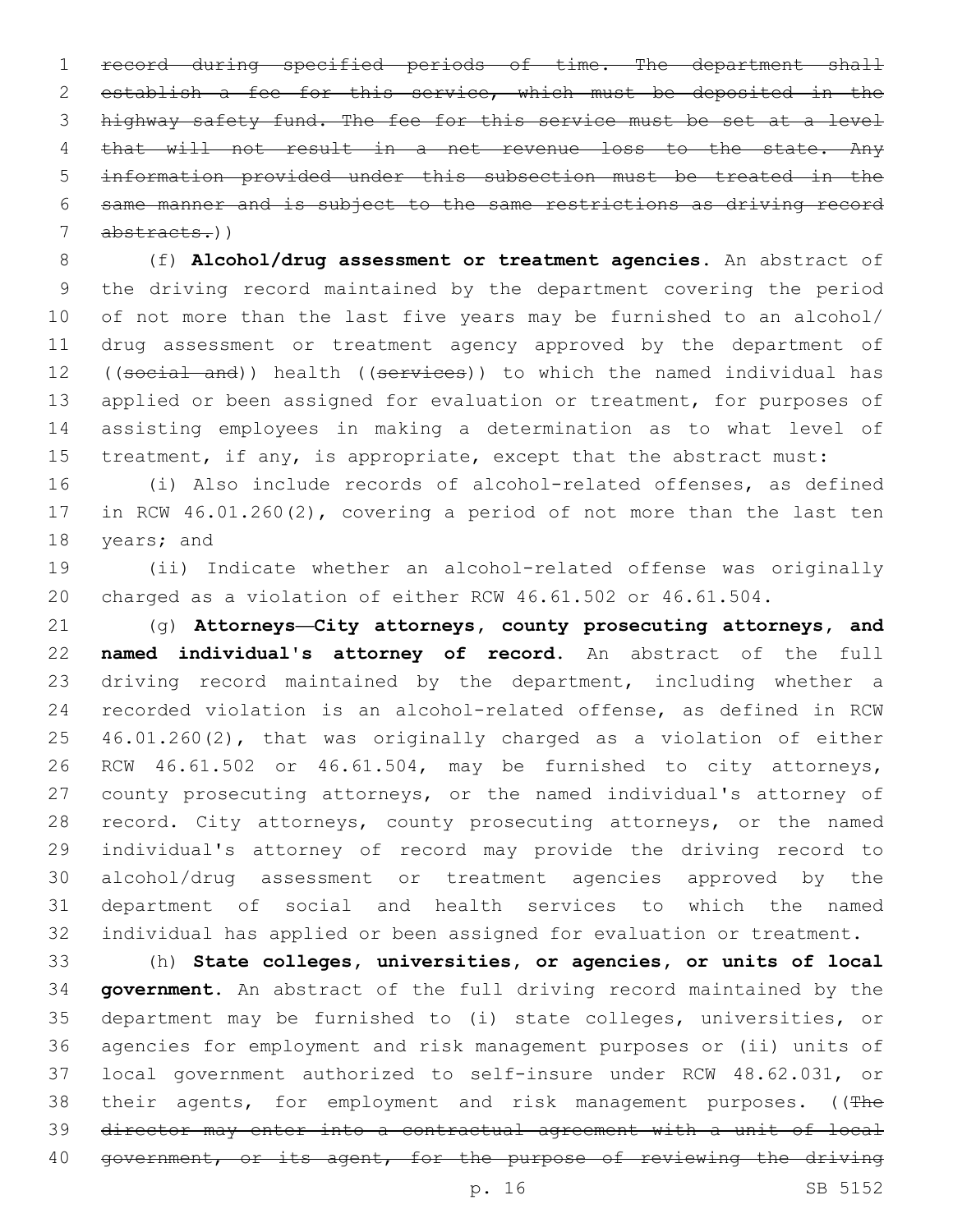records of existing employees for changes to the record during specified periods of time. The department shall establish a fee for 3 this service, which must be deposited in the highway safety fund. The fee for this service must be set at a level that will not result in a net revenue loss to the state. Any information provided under this subsection must be treated in the same manner and is subject to the same restrictions as driving record abstracts.)) "Unit of local government" includes an insurance pool established under RCW 48.62.031.9

 (i) **Superintendent of public instruction.** (i) An abstract of the full driving record maintained by the department may be furnished to the superintendent of public instruction for review of public school bus driver records. The superintendent or superintendent's designee may discuss information on the driving record with an authorized representative of the employing school district for employment and 16 risk management purposes.

 (ii) The superintendent of public instruction is exempt from paying the fees related to the reviewing of records and the fee required in subsection (5) of this section.

 (j) **State and federal agencies.** An abstract of the driving record maintained by the department may be furnished to state and federal 22 agencies, or their agents, in carrying out its functions.

 (k) **Transportation network companies.** An abstract of the full 24 driving record maintained by the department may be furnished to a transportation network company or its agents acting on its behalf of the named individual for purposes related to driving by the individual as a condition of being a contracted driver.

 (l) **Research.** (i) The department may furnish driving record data to state agencies and bona fide scientific research organizations. The department may require review and approval by an institutional 31 review board. For the purposes of this subsection, "research" means a planned and systematic sociological, psychological, epidemiological, biomedical, or other scientific investigation carried out by a state agency, or by a scientific research professional associated with a bona fide scientific research organization with an objective to contribute to scientific knowledge, the solution of social and health 37 problems, or the evaluation of public benefit and service programs. This definition excludes methods of record analysis and data collection that are subjective, do not permit replication, and are not designed to yield reliable and valid results.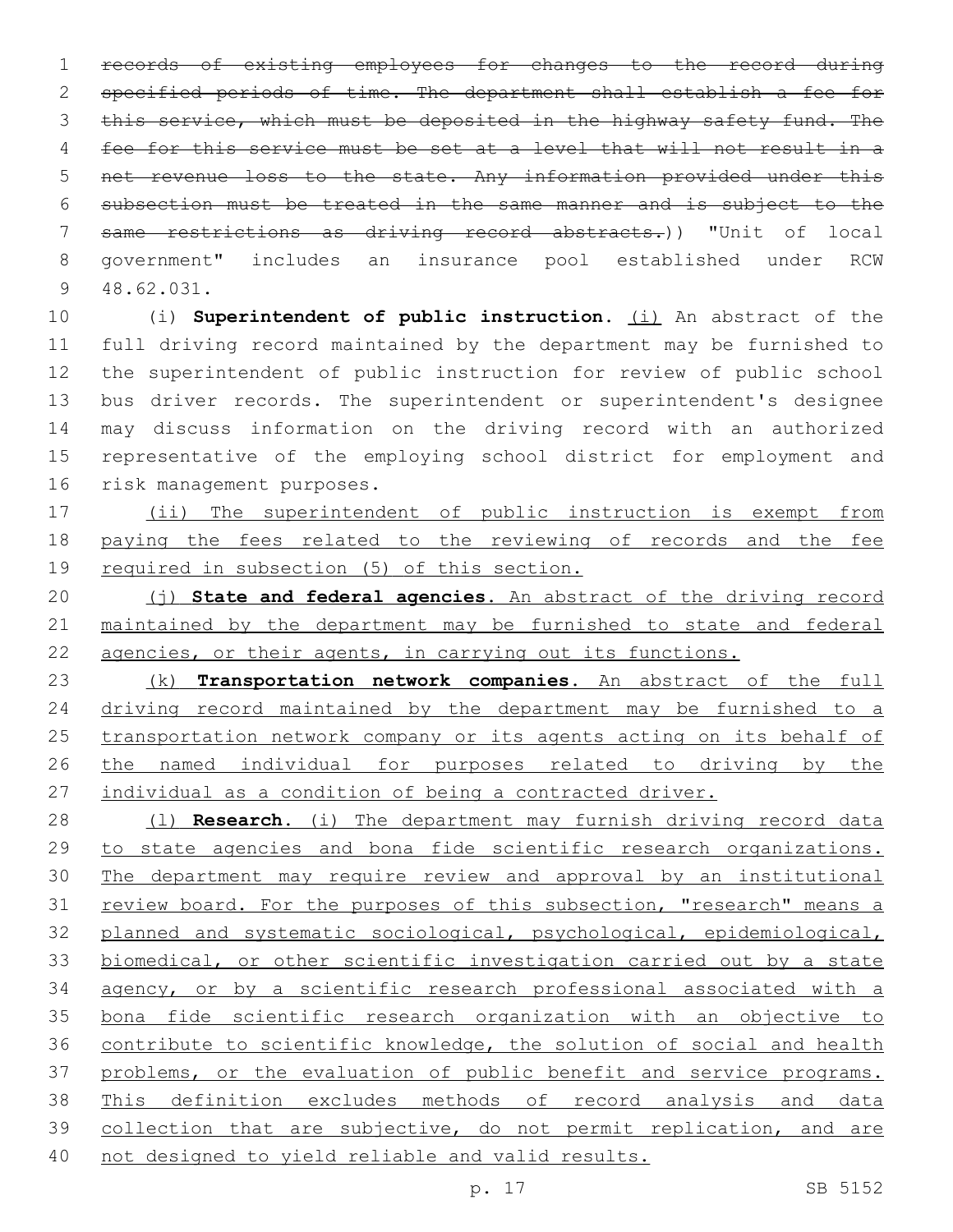(ii) The state agency, or a scientific research professional associated with a bona fide scientific research organization, are 3 exempt from paying the fees related to the reviewing of records and the fee required in subsection (5) of this section. However, the department may charge a cost-recovery fee for the actual cost of providing the data. (3) **Reviewing of driving records.** (a) In addition to the methods described herein, the director may enter into a contractual agreement for the purpose of reviewing the driving records of existing 10 employees for changes to the record during specified periods of time. The department shall establish a fee for this service, which must be deposited in the highway safety fund. The fee for this service must be set at a level that does not result in a net revenue loss to the 14 state. Any information provided under this subsection must be treated 15 in the same manner and is subject to the same restrictions as driving record abstracts. (b) The department may provide reviewing services to the following entities: 19 (i) Employers for existing employees, or their agents; (ii) Transit authorities for current vanpool drivers, or their 21 agents; (iii) Insurance carriers for current policyholders, or their agents; (iv) State colleges, universities, or agencies, or units of local 25 government, or their agents; (v) The office of the superintendent of public instruction for 27 school bus drivers statewide; and 28 (vi) Transportation network companies, or their agents. (4) **Release to third parties prohibited.** (a) Any person or entity receiving an abstract of a person's driving record under subsection 31 (2)(b) through  $((+i+))$  (1) of this section shall use the abstract exclusively for his, her, or its own purposes or as otherwise expressly permitted under this section, and shall not divulge any information contained in the abstract to a third party. (b) The following release of records to third parties are hereby authorized: (i) Employers may divulge driving records to regulatory bodies, 38 as defined by the department by rule, such as the United States department of transportation and the federal motor carrier safety administration.